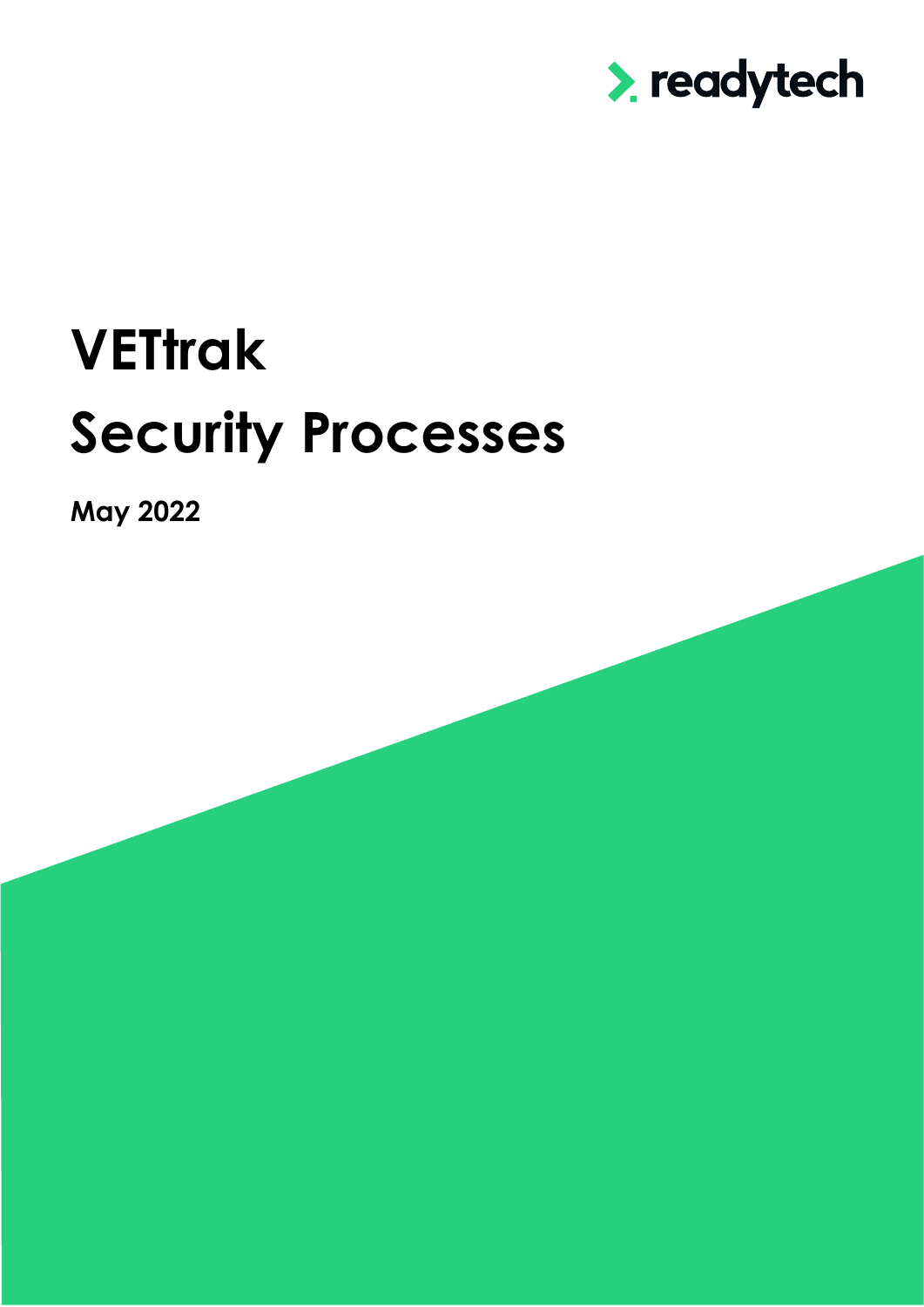

#### **Table of Contents**

| 1.          | <b>INTRODUCTION</b>                                                                                             | 4                                                                      |
|-------------|-----------------------------------------------------------------------------------------------------------------|------------------------------------------------------------------------|
| 2.<br>2.1.1 | <b>SERVICES PROVIDED</b><br><b>VETtrak Software</b><br>2.1.2 VETtrak Web Portal Products<br>2.1.3 API connector | $\boldsymbol{4}$<br>$\overline{4}$<br>$\overline{4}$<br>$\overline{4}$ |
| 3.          | <b>SECURITY AND COMPLIANCE</b>                                                                                  | $\overline{\mathbf{4}}$                                                |
| 3.1         | <b>Data Sovereignty</b>                                                                                         | $\overline{\mathbf{5}}$                                                |
| 3.2         | <b>Data Ownership</b>                                                                                           | $\overline{\mathbf{5}}$                                                |
| 4.          | <b>SHARED SECURITY RESPONSIBILITY MODEL</b>                                                                     | $5\phantom{1}$                                                         |
| 4.1         | <b>VETtrak Hosted Service</b>                                                                                   | $\overline{\mathbf{5}}$                                                |
| 4.2         | <b>VETtrak Local Install</b>                                                                                    | $\pmb{6}$                                                              |
| 5.          | <b>PERSONNEL SECURITY</b>                                                                                       | $\boldsymbol{6}$                                                       |
| 6.          | <b>IDENTITY AND ACCESS MANAGEMENT</b>                                                                           | $\boldsymbol{6}$                                                       |
| 7.          | <b>STANDARD OPERATING ENVIRONMENTS</b>                                                                          | $\overline{\mathbf{z}}$                                                |
| 8.          | <b>PATCH MANAGEMENT</b>                                                                                         | $\overline{\mathbf{z}}$                                                |
| 9.          | <b>SOFTWARE DEVELOPMENT</b>                                                                                     | $\overline{\mathbf{z}}$                                                |
|             | 10. DATABASE SYSTEMS                                                                                            | 8                                                                      |
|             | 11. NETWORK SECURITY                                                                                            | 8                                                                      |
|             | 12. CRYPTOGRAPHY                                                                                                | 8                                                                      |
|             | <b>13. LOGGING AND MONITORING</b>                                                                               | 9                                                                      |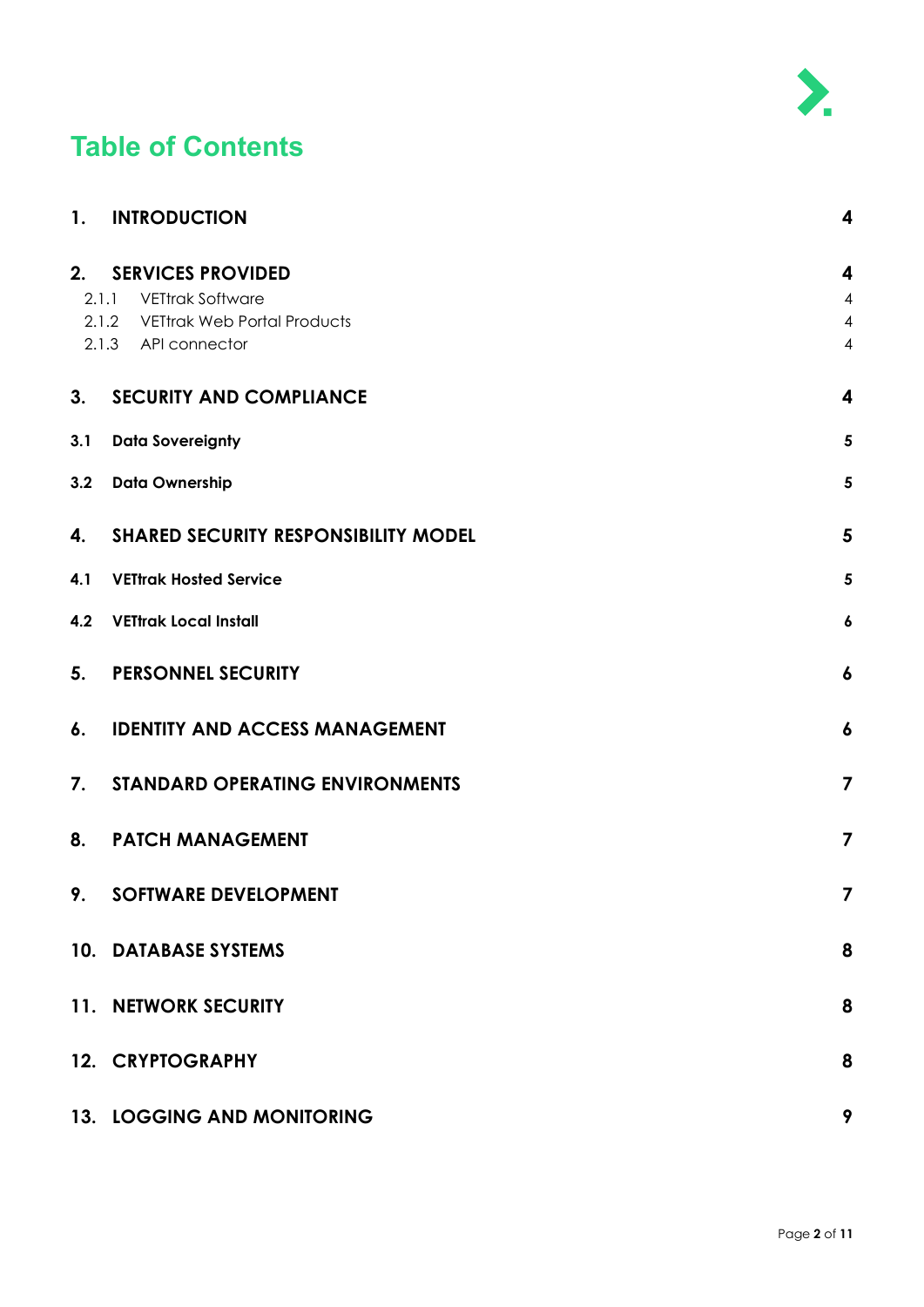| <b>14. BACKUP MANAGEMENT</b>        | 9               |
|-------------------------------------|-----------------|
| <b>15. DATA RETENTION</b>           | 9               |
| <b>16. BUSINESS CONTINUITY</b>      | 10 <sup>°</sup> |
| 17. INCIDENT MANAGEMENT             | 10              |
| 18. THIRD PARTY SUPPLIER MANAGEMENT | 11              |
| 19. CONTACTS                        | 11              |
| 20. CLASSIFICATION                  | 11              |
| 21. DOCUMENT MANAGEMENT             | 11              |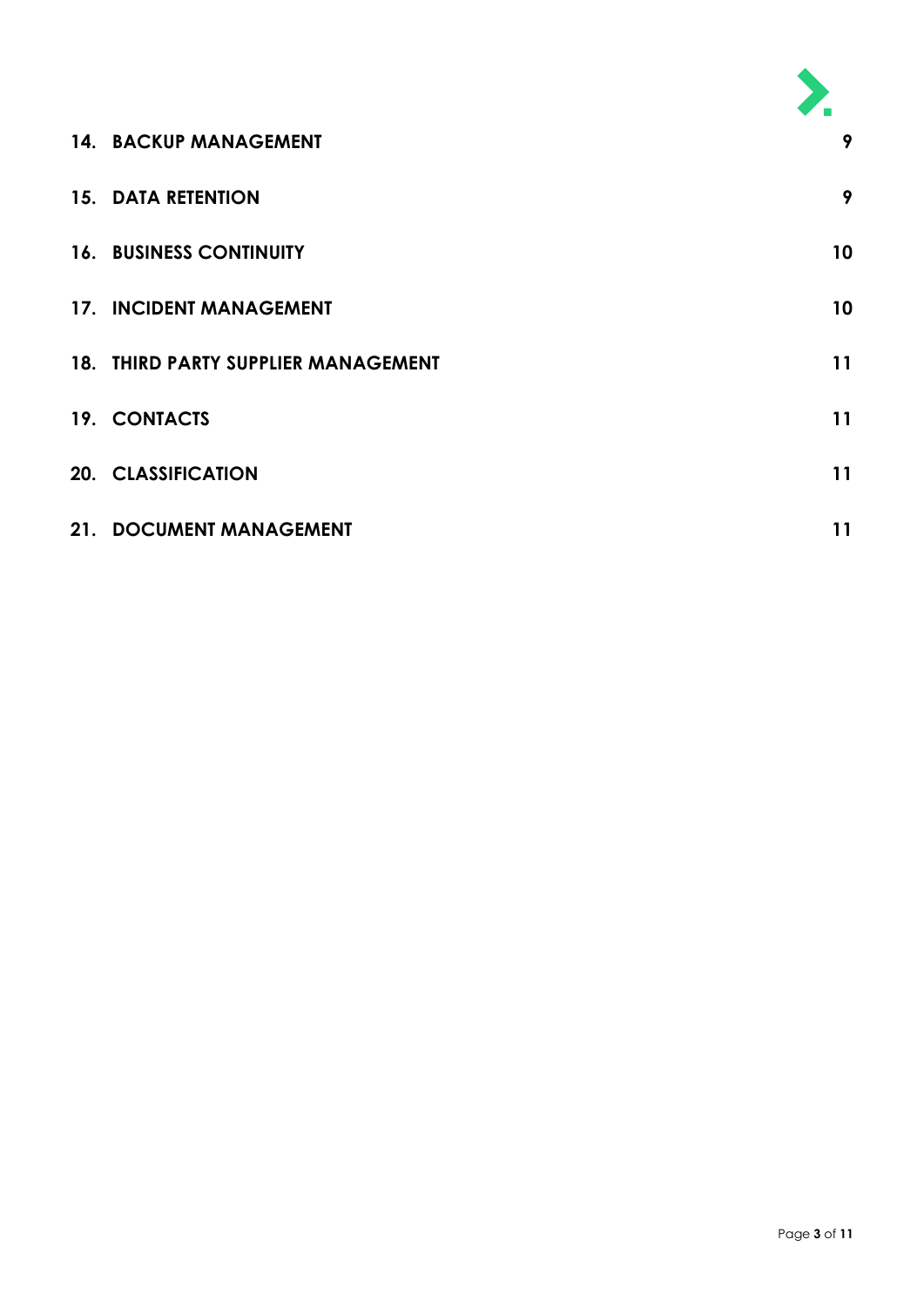

#### <span id="page-3-0"></span>**1. Introduction**

VETtrak is an application suite used by Training Services Providers to manage their operations. Making sure your data is secure and protecting it is one of ReadyTech's most important responsibilities. We are committed to being transparent about our security practices and helping you understand our approach. This document has been written primarily around the security and operations of our hosted services.

## <span id="page-3-1"></span>**2. Services provided**

VETtrak software provides many functions and features to our end users. These are documented in detail on our website at [VETtrak Features](https://www.vettrak.com.au/features/) however, a summary has been provided below of some of the major functionality.

#### <span id="page-3-2"></span>**2.1.1 VETtrak Software**

The core desktop application used by the training organisation administrator to manage records relating to the student and learning environment including reporting and generation of AVETMISS files.

#### <span id="page-3-3"></span>**2.1.2 VETtrak Web Portal Products**

VEttrak has several web-based portals that are designed for trainers and students to manage their information within the platform, including but not limited to: Trainer Portal, Student Portal, VETenrol, VETsurvey, Progress Portal, VETembark.

VETenrol, A web-based portal for students to view and self-enrol into various training courses offered by the training provider is available amongst other functionality in other portals.

#### <span id="page-3-4"></span>**2.1.3 API connector**

The VETtrak API is an open API that allows integrations with other services. This can be used for a multitude of tasks from bulk enrolling students to creating an interactive website for the end user. <https://www.vettrak.com.au/software/apis/technical-documentation/>

# <span id="page-3-5"></span>**3. Security and Compliance**

ReadyTech has established an industry-leading security program, dedicated to ensuring customers have the highest confidence in our custodianship of their data. Our Information Security Management System (ISMS) is aligned to the ISO 27000 standards and is regularly audited and assessed by third parties.

Our ISO 27001:2013 certificate is available on the JAS-ANZ register: [https://register.jas-anz.org/certified](https://register.jas-anz.org/certified-organisations)[organisations](https://register.jas-anz.org/certified-organisations) (search "ReadyTech - Education & Work Pathways")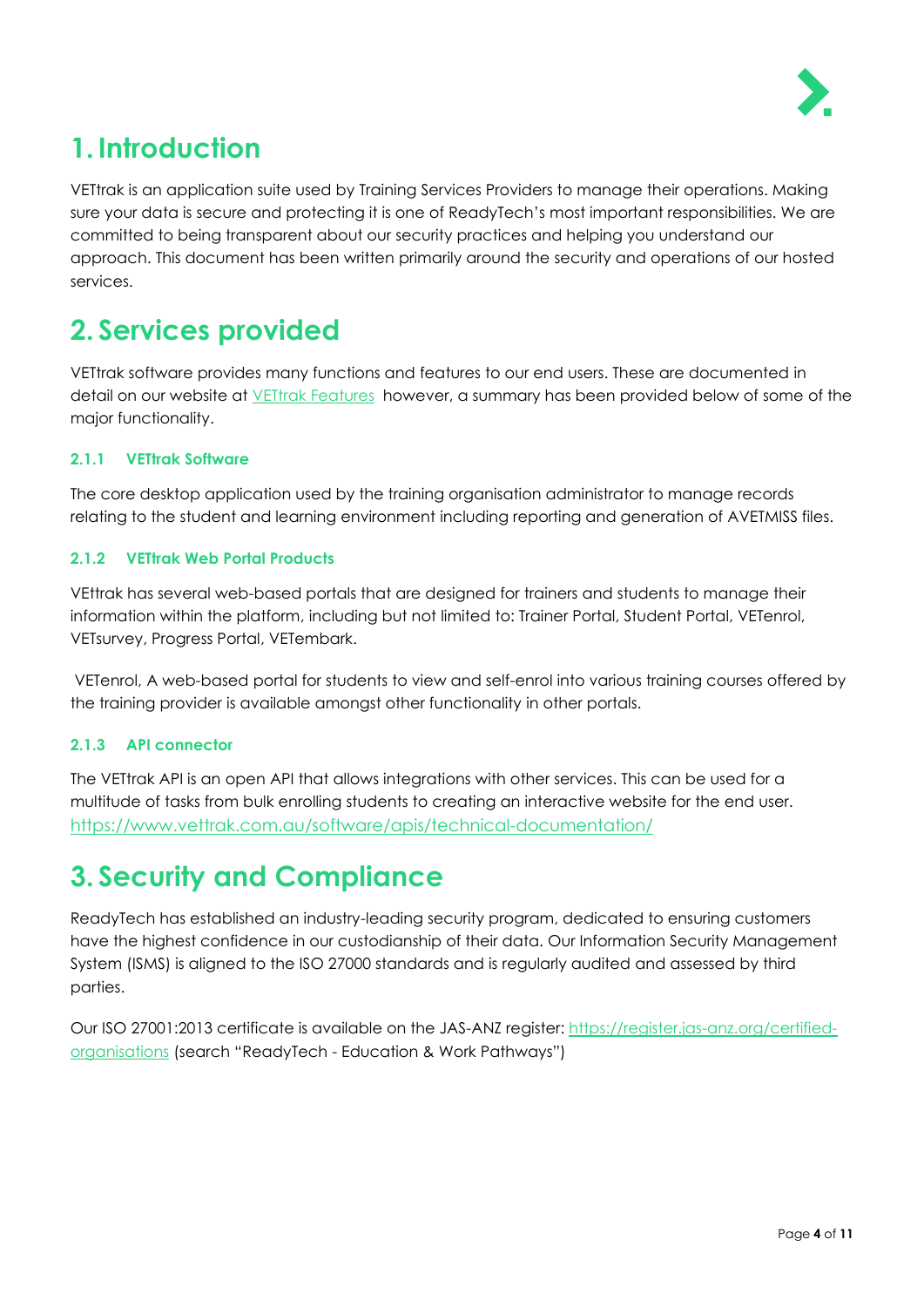

#### **3.1 Data Sovereignty**

<span id="page-4-0"></span>VETtrak hosting uses a combination of VETtrak's private cloud and the AWS (Amazon Web Services) Sydney region to ensure data is stored and processed within Australia. Software delivered by VETtrak's private cloud is also hosted in Australia on ReadyTech owned and operated hardware managed by inhouse staff.

<span id="page-4-1"></span>For locally installed customers, data sovereignty is the responsibility of the customer.

#### **3.2 Data Ownership**

The customer always owns their data. ReadyTech collects and processes data on behalf of the customer as required to provide and support the platform, as further detailed in the Privacy Policy: [readytech.io/privacy](https://www.readytech.com.au/privacy)

#### <span id="page-4-2"></span>**4. Shared Security Responsibility Model**

ReadyTech strives to protect the confidentiality, integrity and availability of all critical information and stored customer data.

#### **4.1 VETtrak Hosted Service**

<span id="page-4-3"></span>While we manage security *of* the application, security *in* the application is the responsibility of the customer. VETtrak is provided as software-as-a-service, i.e., a fully functioning modern application delivered over the internet. ReadyTech is responsible for procuring, configuring, monitoring, and maintaining all aspects of the computing environment, from the servers to the application.

The customer is responsible for managing the access of their authorised users, password policies and configuring roles and permissions within the application itself.

| Identity                |
|-------------------------|
| Data/Content            |
| <b>Application</b>      |
| <b>Operating System</b> |
| Virtualisation          |
| <b>Network</b>          |
| Infrastructure          |
| <b>Physical</b>         |

| Customer Responsibility  | Security in the application |
|--------------------------|-----------------------------|
| ReadyTech Responsibility | Security of the application |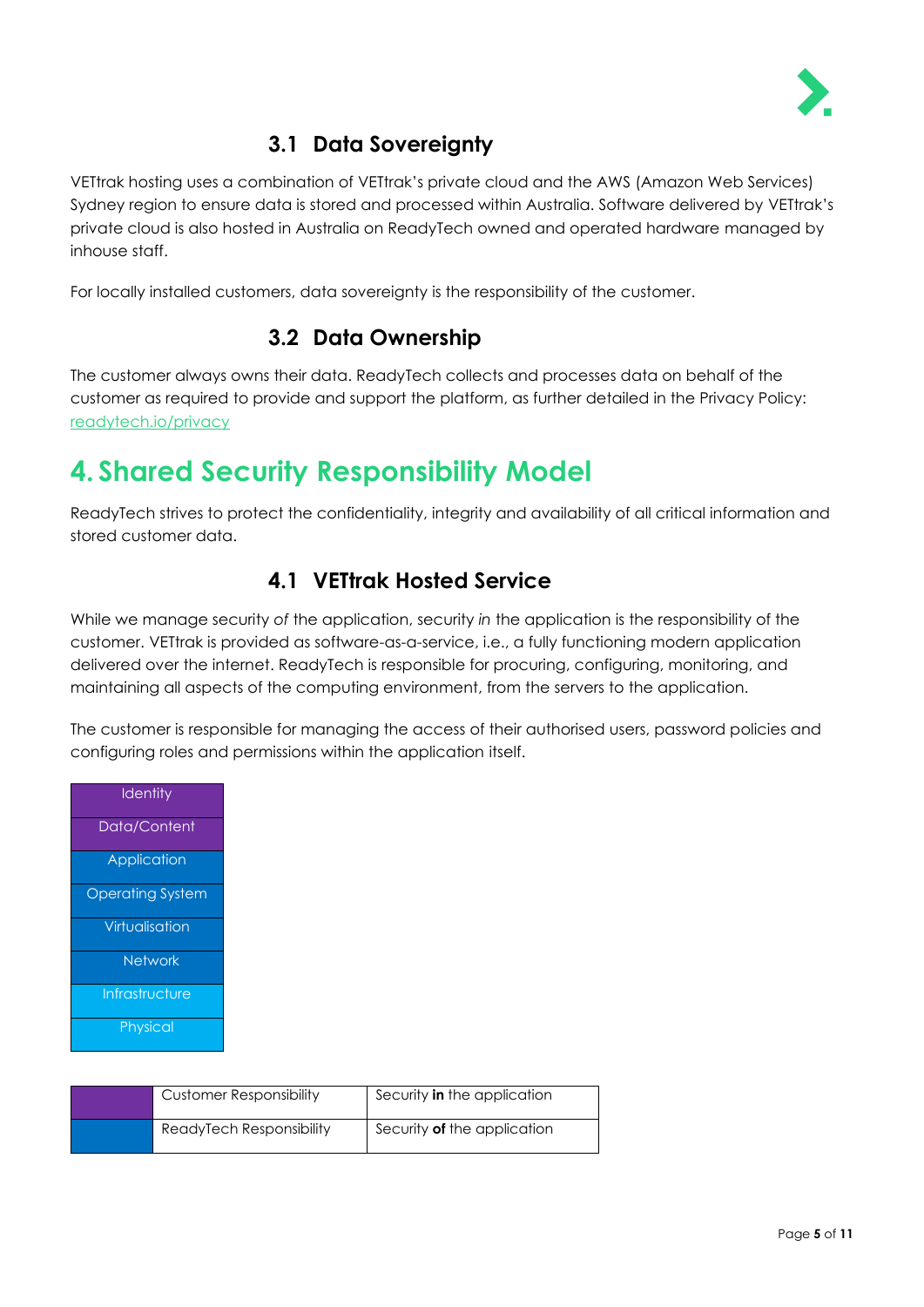

| AWS Public Cloud and         | Security of the cloud |
|------------------------------|-----------------------|
| ReadyTech Private Cloud      |                       |
| <b>Shared Responsibility</b> |                       |
|                              |                       |

#### **4.2 VETtrak Local Install**

<span id="page-5-0"></span>While ReadyTech manage security *of* the application, all other aspects of the security ecosystem are the responsibility of the customer. This ranges from the physical security of servers up to the identity management of the users. ReadyTech however still manages the security at the application layer to ensure a safety, security, and integrity of the software applications.

| Identity                |
|-------------------------|
| Data/Content            |
| Application             |
| <b>Operating System</b> |
| Virtualisation          |
| <b>Network</b>          |
| Infrastructure          |
| Physical                |
|                         |

| Customer Responsibility  | Security <b>in</b> the application |
|--------------------------|------------------------------------|
| ReadyTech Responsibility | Security <b>of</b> the application |

#### <span id="page-5-1"></span>**5. Personnel Security**

All ReadyTech staff undergo screening checks before employment including reference, qualification, and police checks. Security awareness training is provided at initiation and continuously throughout the year. Staff with privileged access to systems or data receive additional job-specific training on privacy and security. Personnel requiring access to production systems or customer data are required to have undergone appropriate security clearances.

ReadyTech has appointed a Chief Information Security Officer who is responsible for the performance of the ISMS. All staff have security responsibilities assigned as part of their roles.

# <span id="page-5-2"></span>**6. Identity and Access Management**

VETtrak provides out of the box functionality to support secure access control for customers: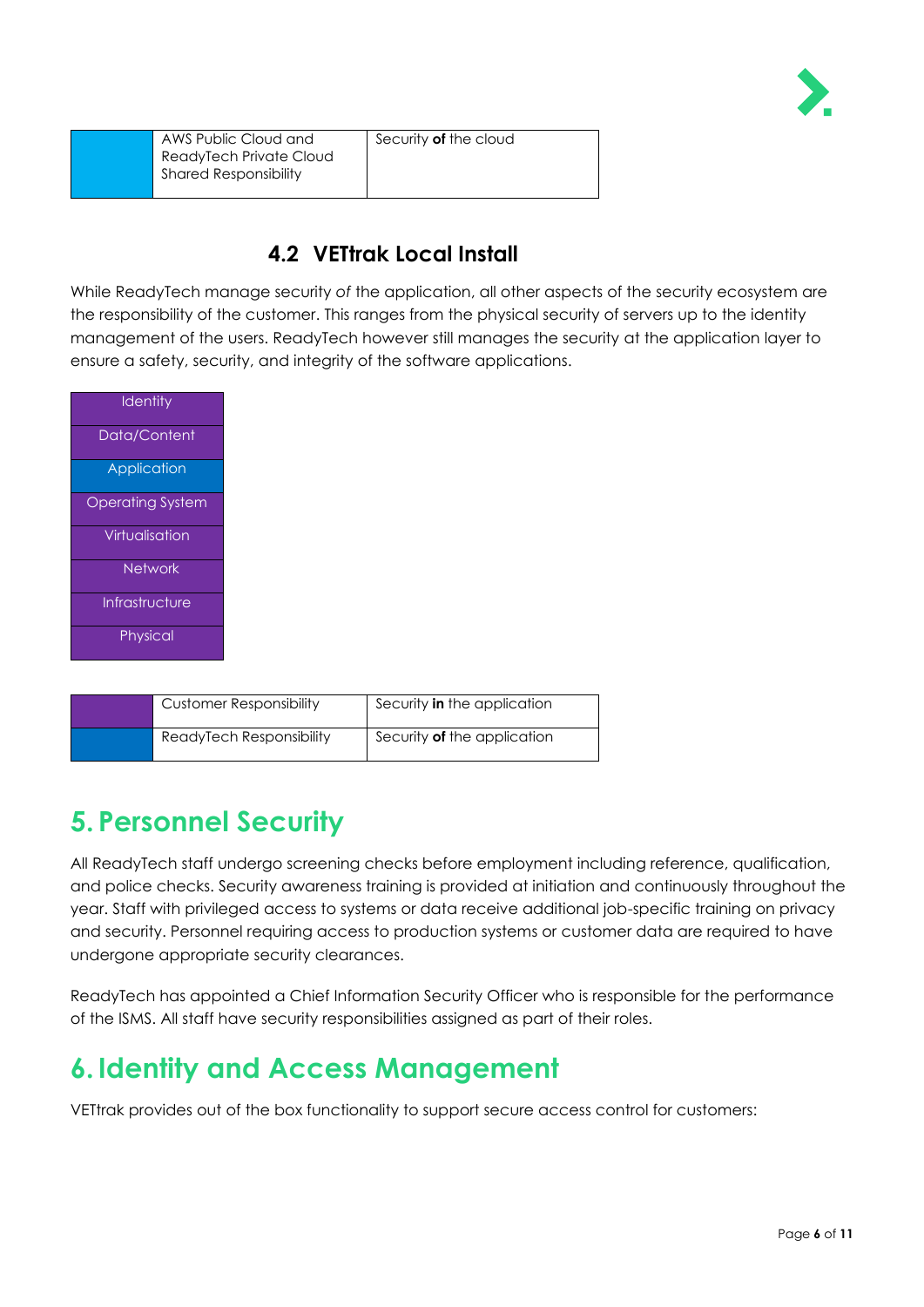

- a SAML 2.0 compliant Service Provider interface
- Multi-Factor Authentication
- Role-Based Access Control (RBAC) for configurable, granular provision of permissions and functionality to users.
- Configurable password length and complexity requirements

We recommend the usage of SSO for web portals, however if not used all user passwords are salted and hashed using PBKDF2 to generate 512-bit password hashes using HMAC-SHA512, with 10,000 iterations and 256-bit cryptographically random salts.

Access for ReadyTech staff to the application and infrastructure is provided on a least necessary privilege basis, with technical controls limiting access to approved staff. All staff devices including laptops and mobile devices are centrally managed in the device management system to ensure they meet ReadyTech standards which includes device encryption, password policies, malware control and time limited screen locking. Access reviews for privileged users are conducted quarterly.

#### <span id="page-6-0"></span>**7. Standard Operating Environments**

For the ReadyTech hosted environment we use a documented Standard Operating Environment for all servers. The servers are provisioned through code where possible and all change to the environment goes through ReadyTech secure programming practices.

For locally installed customers, operating environments is the responsibility of the customer.

#### <span id="page-6-1"></span>**8. Patch Management**

Operating systems automatically apply security updates as required. The patching and upgrade of software components is incorporated into regular software development procedures and release schedules.

Critical issues and security patches may necessitate an out-of-cycle release, but these are processed through standard change management workflows.

For locally installed customers, patch management is the responsibility of the customer.

#### <span id="page-6-2"></span>**9. Software Development**

ReadyTech uses a Secure by Design approach in our Software Development Life Cycle. Security is considered in the design, development, and testing of our software. We use a series of software development environments including development, staging and production. Software is only able to progress to the next environment after it passes all the checks at each level including mandatory internal peer code review, QA and UAT.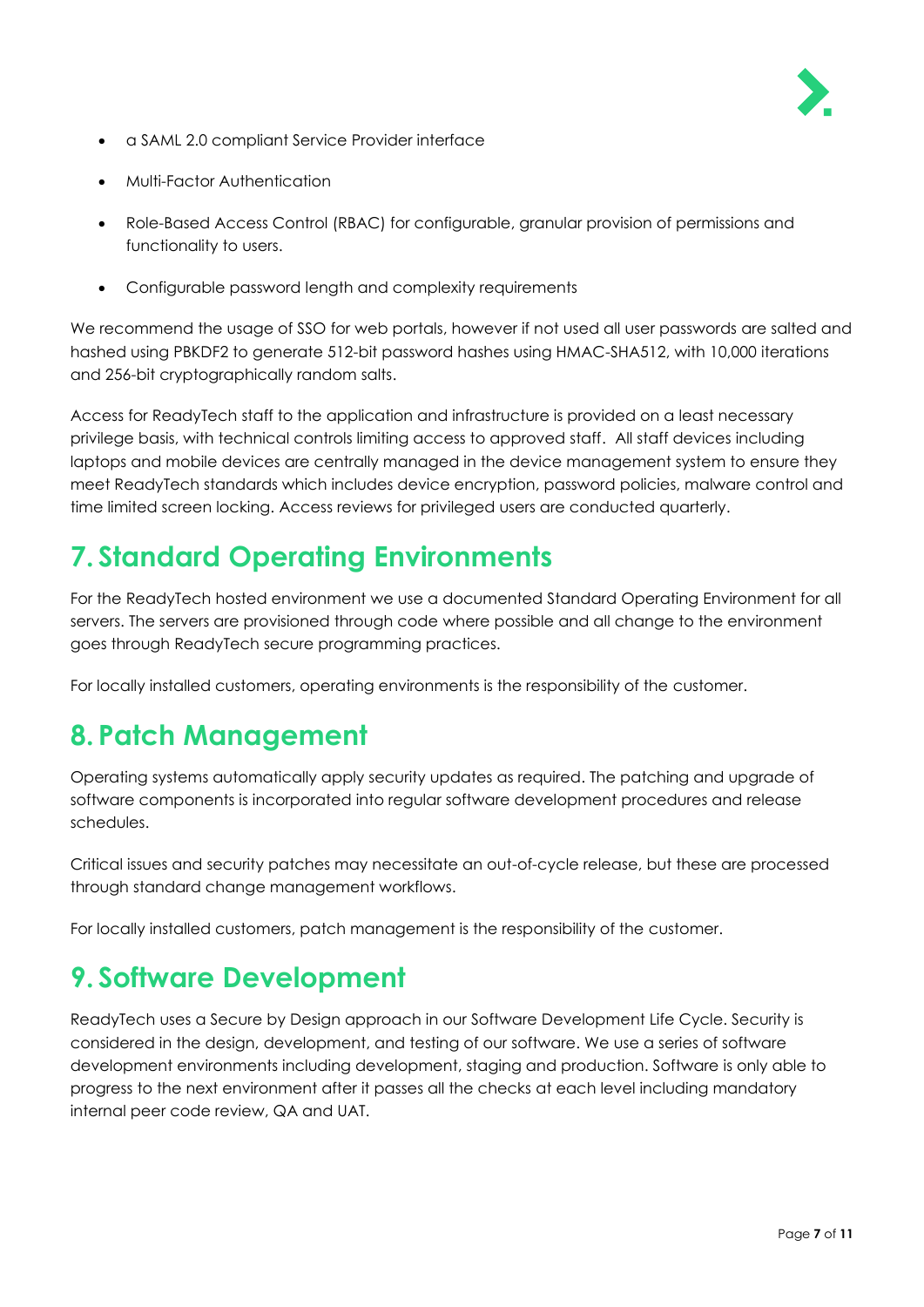

Access to code repositories is strictly limited.

#### <span id="page-7-0"></span>**10. Database Systems**

Each customer uses a logically isolated database. Databases are securely provisioned with unique credentials per customer ensuring secure data partitioning. All use and administration of the database is through the web application and application frameworks minimizing any exposure through direct database access. Database administrator accounts are only used to provision less privileged accounts for system use.

The network is designed to restrict access to the database to the fewest necessary systems.

Production, test and development environments are strictly separated on both the database and application server basis.

For locally installed customers, database security is the responsibility of the customer.

#### <span id="page-7-1"></span>**11. Network Security**

For the hosted service, ReadyTech divides its systems into separate networks (VLANs (Virtual Local Area Network)) to better protect more sensitive data. Systems supporting testing and development activities are hosted on a separate network from production systems.

Network access to the production environment from open, public networks (the internet) is restricted. Only required network protocols and ports are exposed to minimize the potential attack surface for malicious actors. Changes to the production network configuration are restricted to authorised personnel and all changes logged.

The VETtrak system uses a shared everything multitenancy model. Each application instance hosts the operations of multiple tenants. Logical separation of tenants is controlled by application and operating system security.

VETtrak uses Web Application Firewalls (WAF) that helps protect web applications and APIs (Application Programming Interfaces) against common web exploits. Configured rulesets also provide geo-filtering of traffic from high-risk countries outside Australia.

The desktop application is delivered by Remote Desktop Protocol over TLS via RDP (Remote Desktop Protocol) Remote Gateway. This ensures the confidentiality and integrity of the services being delivered. All web products hosted by ReadyTech are delivered using TLS on port 443.

For locally installed customers, network security is the responsibility of the customer.

# <span id="page-7-2"></span>**12. Cryptography**

Data in transit, is only encrypted with ASD (Australian Signals Directorate) Approved Cryptographic Algorithms (AACAs) and ASD Approved Cryptographic Protocols (AACPs).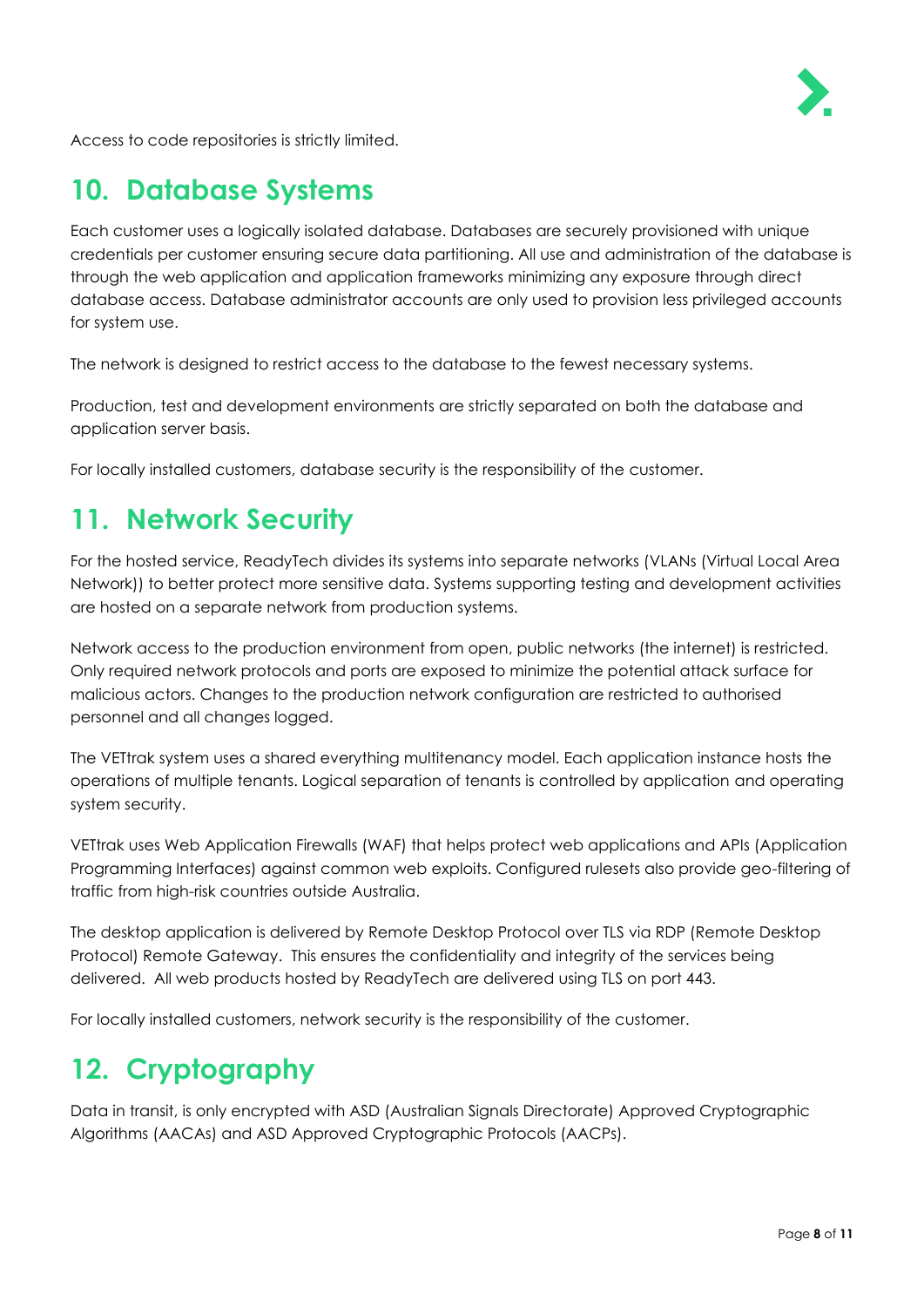

Transport Layer Security (TLS) is used for all public network connections with a modern security policy meeting an SSL Labs A rating. The preferred server negotiated connection will be on TLS 1.2 with Elliptic Curve Diffie-Helman session keys and perfect forward secrecy. SSLv3, TLSv1.0 and TLSv1.1 are disabled. HTTP Strict Transport Security (HSTS) ensures that a TLS connection is always used. TLS 1.3 will be enabled once supported by our systems.

AWS S3 is used for storage of documents. S3 buckets are securely configured, objects are private and encrypted at rest using AES-256. Access to S3 objects exposed through the application, for authorised users, is provided through time limited (60 minutes) URLs. S3 offers 99.999999999% durability by storing the object on multiple devices within multiple zones within the AWS Sydney region. See <https://aws.amazon.com/s3/faqs/> for further information on the S3 service.

For locally installed customers, cryptography selection and usage are the responsibility of the customer.

## <span id="page-8-0"></span>**13. Logging and Monitoring**

Site uptime, host and application performance is monitored by internal systems with operational alerting and response procedures in place. Regular governance meetings and performance review ensure the ongoing performance and availability targets are met.

ReadyTech use Host Intrusion Detection, Network Intrusion Detection Management systems. Alerts are centrally monitored and acted upon by responsible teams. Automatic clock synchronisation with NTP (Network Time Protocol) servers is enabled on all servers.

For locally installed customers, logging and monitoring of the environment is the responsibility of the customer.

#### <span id="page-8-1"></span>**14. Backup Management**

The system uses multiple backup systems including SQL Clustering, SQL log shipping, secondary and tertiary offsite SQL servers to maintain a redundant and consistent standby copy of the data in separate locations.

Multiple systems monitor the health of the database instances and initiates a failover automatically in response to a variety of failure conditions.

For locally installed customers, backup management is the responsibility of the customer.

#### <span id="page-8-2"></span>**15. Data Retention**

Data is retained within the system for the life of the contract. At contract termination, data is returned to the customer and permanently destroyed according to standard operating procedures. Data will be made available in standard, documented formats.

Database backups are retained for a minimum of 30 days and deleted by automated lifecycle policies.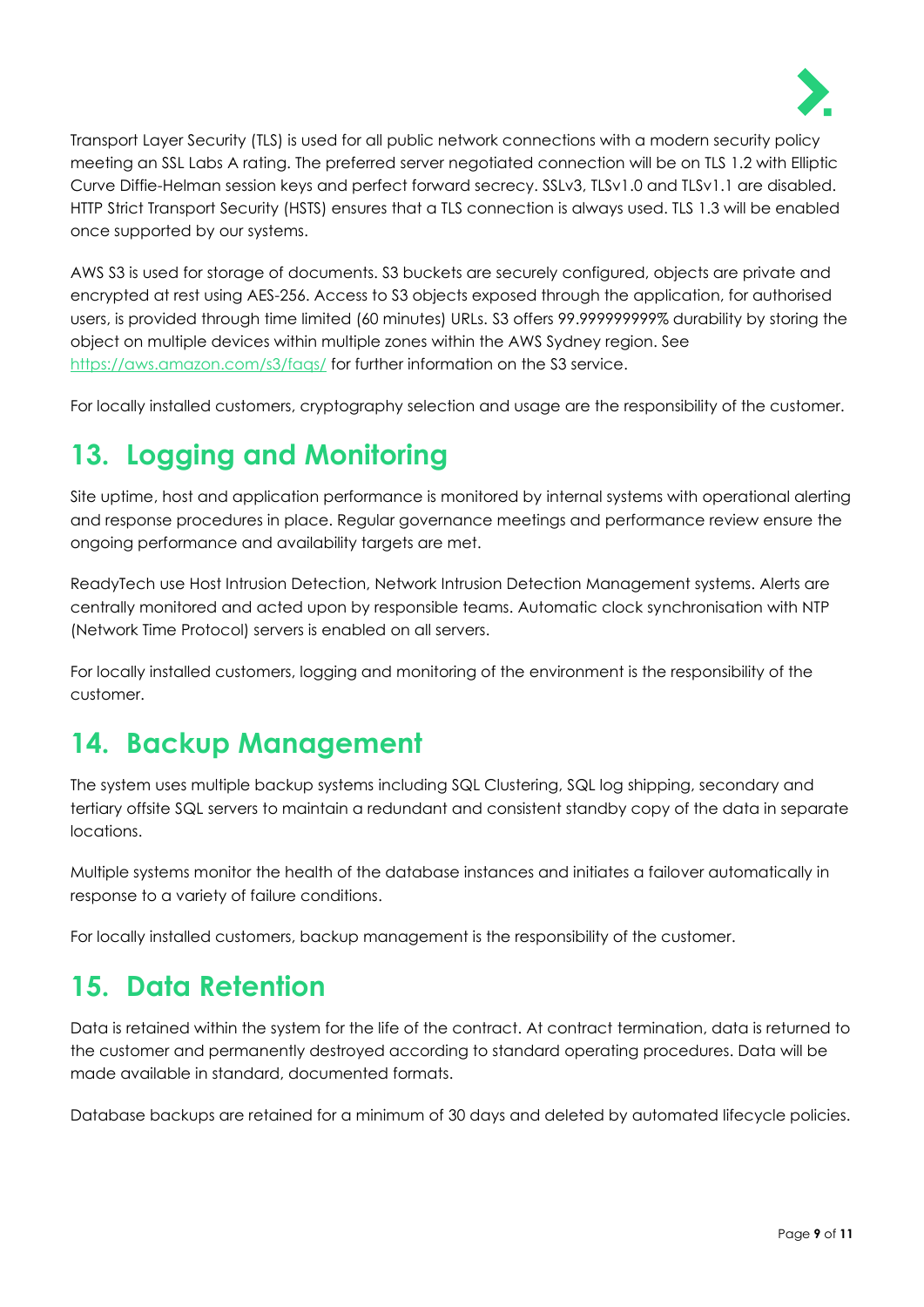

For locally installed customers, data retention is the responsibility of the customer.

# <span id="page-9-0"></span>**16. Business Continuity**

The concepts of business continuity and disaster recovery are integrated into our design and architecture of our highly available systems in the public cloud. Failure is routinely expected, planned for, tested, and managed with a mix of automated and manual systems and redundancy. An example of the N+1 architecture can be found below.



Document storage is addressed on AWS through using Amazon S3's durable and massively scalable data storage.

For locally installed customers, business continuity is the responsibility of the customer.

#### <span id="page-9-1"></span>**17. Incident Management**

ReadyTech has documented Incident Response, Business Continuity, Disaster Recovery, Security and Data Breach Response, and Crisis Management Plans that are tested at least annually.

Customers will be notified in accordance with our Incident response or Data Breach response plans in the case of an incident, the timing of which is outlined in the relevant plans and is based on the severity and urgency. The nominated role at ReadyTech will continue to communicate with the customer on the specified schedule at a minimum until the issue is resolved. In general, ReadyTech takes the approach of informing the customer as soon as is practical in all cases.

If you have an incident or need to contact us please reference the Contacts section later in this document.

For locally installed customers, incident management is the responsibility of the customer.